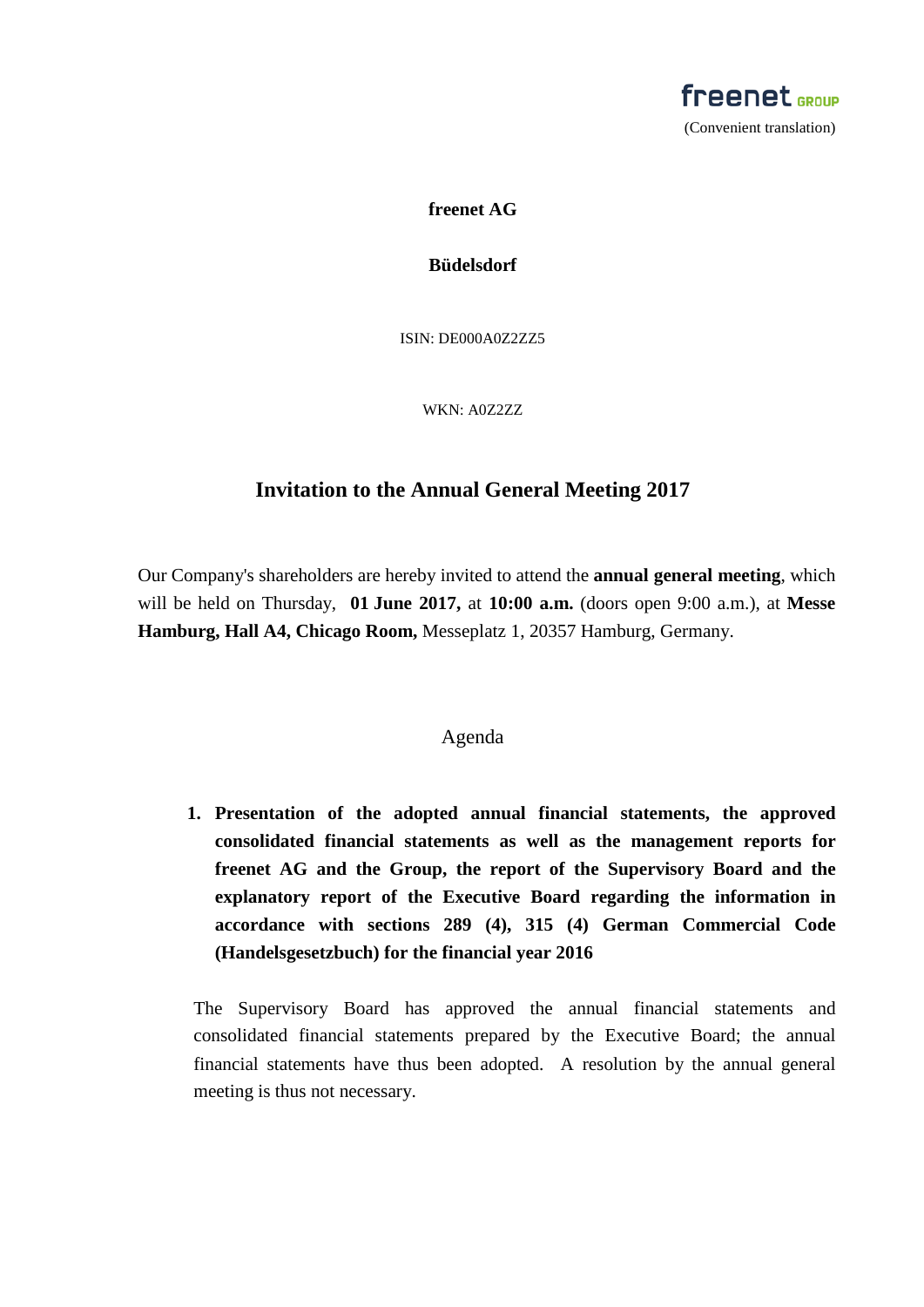### **2. Resolution regarding the appropriation of the net profit**

The Executive Board and Supervisory Board propose that the cumulative profit of 319,228,096.69 euros disclosed in the adopted annual financial statements of freenet AG for the period ending 31 December 2016 be appropriated as follows:

Payment of a dividend of 1.60 euros per dividend-bearing no-par-value share, i.e. 204,817,625.60 euros as the total amount of the dividend, and the remaining amount of 114,410,471.09 euros to be carried forward to the new account. The dividend is payable on 06 June 2017.

| Total amount of the dividend   | 204,817,625.60 euros |
|--------------------------------|----------------------|
| Carried forward to new account | 114,410,471.09 euros |
| Net profit                     | 319,228,096.69 euros |

At the time at which the annual general meeting was convened, the Company indirectly held 50,000 treasury shares which are not entitled to a dividend payment. Up to the point at which the annual general meeting is held, the number of dividendbearing shares may change as a result of the acquisition, retirement or disposal of treasury shares or as a result of issuing new shares. In this case, and if no change is made to the dividend payment of 1.60 euros per dividend-bearing share, an amended proposed resolution regarding the appropriation of profits will be submitted to the annual general meeting, proposing a corresponding adjustment to the total amount of the dividend to be paid out to the shareholders and a corresponding adjustment of the amount to be carried forward to the new account.

# **3. Resolution regarding ratification of the actions of the members of the Executive Board of the Company for the financial year 2016**

The Executive Board and the Supervisory Board propose that the actions of the members of the Executive Board of the Company who were in office in the financial year 2016 be ratified for this period.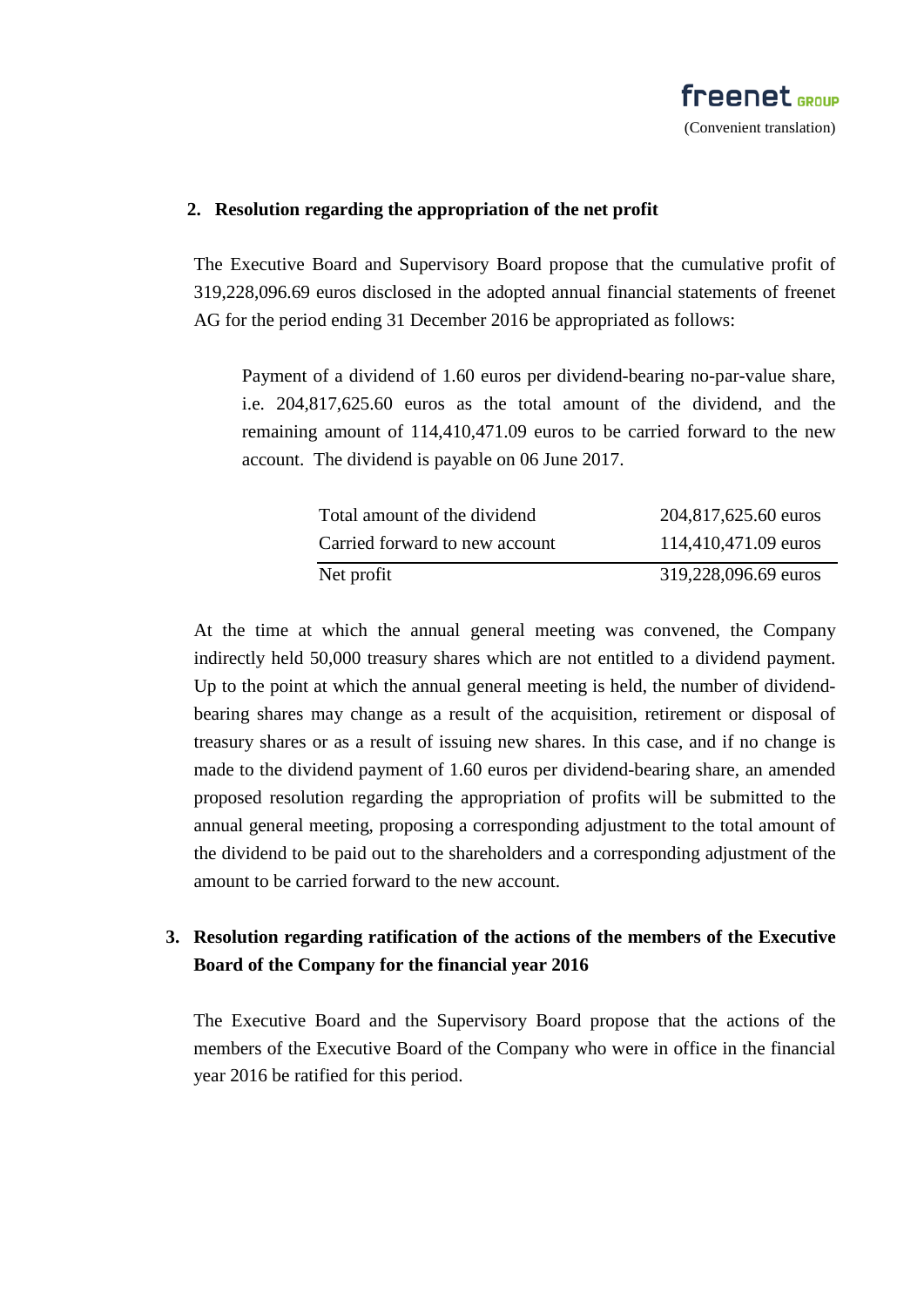# **4. Resolution regarding ratification of the actions of the members of the Supervisory Board of the Company for the financial year 2016**

The Executive Board and the Supervisory Board propose that the actions of the members of the Supervisory Board of the Company who were in office in the financial year 2016 be ratified for this period.

**5. Resolution regarding the appointment of the auditor for the annual financial statements and the auditor for the consolidated financial statements for the financial year 2017 as well as the auditor for any audit review of the 6-month financial report and other interim financial statements during financial year 2017 as well as financial year 2018 prior to the annual general meeting 2018** 

Based on the recommendation of the audit committee, the Supervisory Board proposed that the following resolution be adopted:

- a) PricewaterhouseCoopers GmbH Wirtschaftsprüfungsgesellschaft, Frankfurt am Main, is appointed as the auditor of the annual financial statements and the auditor of the consolidated financial statements for the financial year 2017.
- b) PricewaterhouseCoopers GmbH Wirtschaftsprüfungsgesellschaft, Frankfurt am Main, is appointed as the auditor of any audit review of interim (6-months and quarterly reports) financial statements for financial year 2017 and for the first quarter of the financial year 2018, if and to the extent that such interim financial statements are prepared prior to the annual general meeting 2018 and should undergo an audit review.

The audit committee has declared that its recommendation is free from any undue third-party influence pursuant to Art. 16 (2) sub. 3 APVO and that it is not subject to any clause of the kind set forth in Art. 16 (6) APVO.

## **6. Supervisory Board elections**

The term in office of the shareholder representatives on the Supervisory Board will end upon close of the annual general meeting 2017.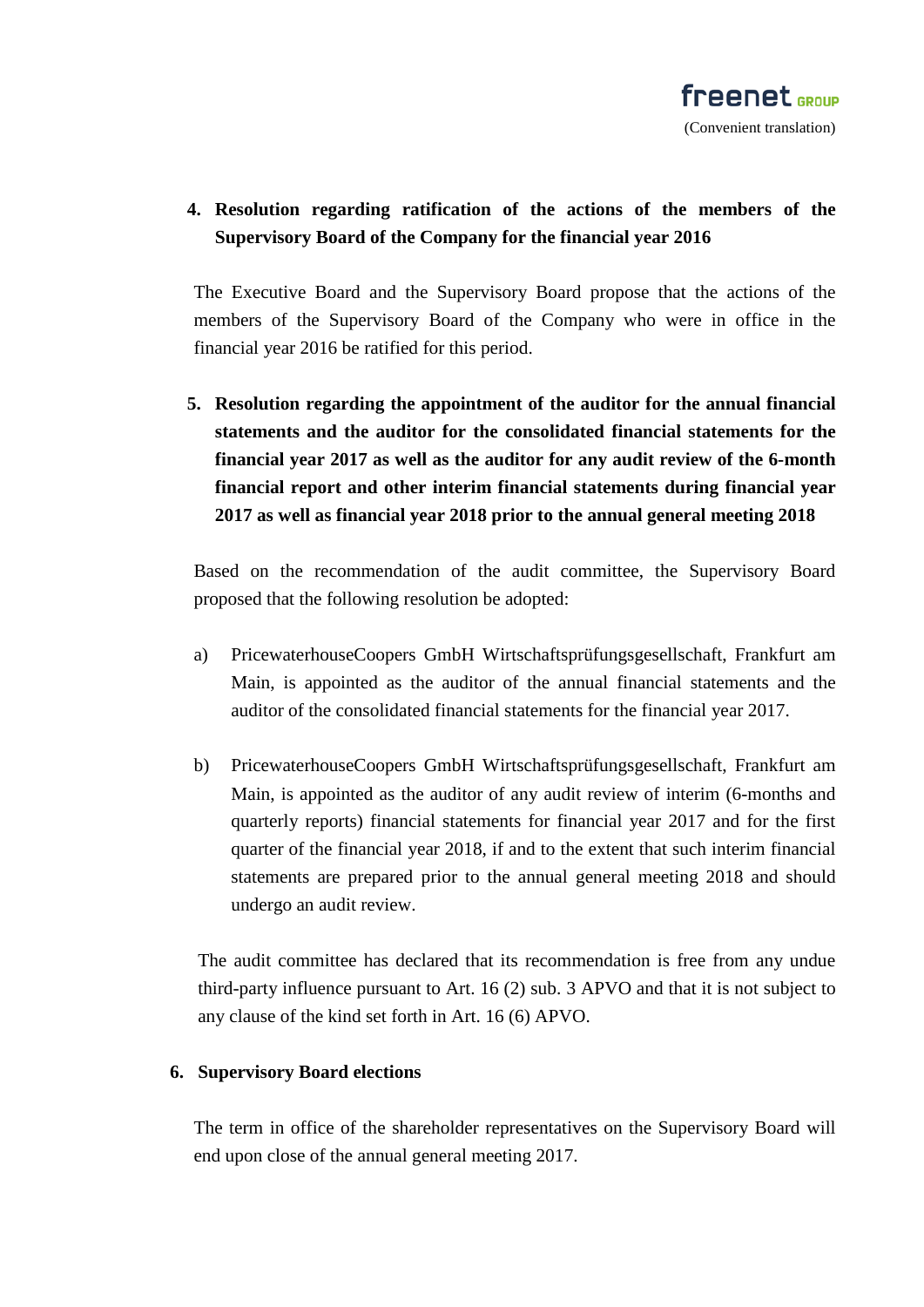Pursuant to sections 96 (1) and (2), 101 (1) AktG (German Stock Corporation Law), sections 1 (1), 5 (1) clause 1, 7 (1) no. 1 MitbestG (German Co-Determination Act) 1976 and Sec. 7 of the Articles of Association, the Supervisory Board is comprised of six members to be elected by the general meeting and six members to be elected by the employees.

The following nominations are based on the recommendations by the Supervisory Board's Nominations Committee. The recommendations are made in compliance with statutory requirements and taking into account the objectives adopted by the Supervisory Board regarding its composition. Since 01 January 2016, pursuant to the [German] Law on equality for women and men in managerial positions, both in the private and public sectors (Gesetz für die gleichberechtigte Teilhabe von Frauen und Männern an Führungspositionen in der Privatwirtschaft und im öffentlichen Dienst), a minimum of 30 percent each of men and women must be complied with when electing Supervisory Board members. The Supervisory Board therefore must include at least 30 percent women and at least 30 percent men (Sec. 96 (2) clause 1 AktG). Based on a resolution adopted with a majority, the employee representatives have used statutory option and have objected to the overall compliance with minimum representation by shareholder representatives and employee representatives for election in the annual general meeting on 01 June 2017, with the effect that the minimum of 30 percent women and 30 percent men must be calculated separately for each the shareholder representatives and employee representatives. Accordingly, of the six shareholder seats on the Supervisory Board, at least two must be occupied by women, and two by men.

The Supervisory Board proposes electing

- a) Sabine Christiansen, Berlin Managing Shareholder of TV21 GmbH, Berlin
- b) Fränzi Kühne, Berlin Managing Director of Torben, Lucie und die gelbe Gefahr GmbH, Berlin
- c) Thorsten Kraemer, Zug (Switzerland) Managing Shareholder of Crocodile Capital GmbH, Vaduz (Liechtenstein)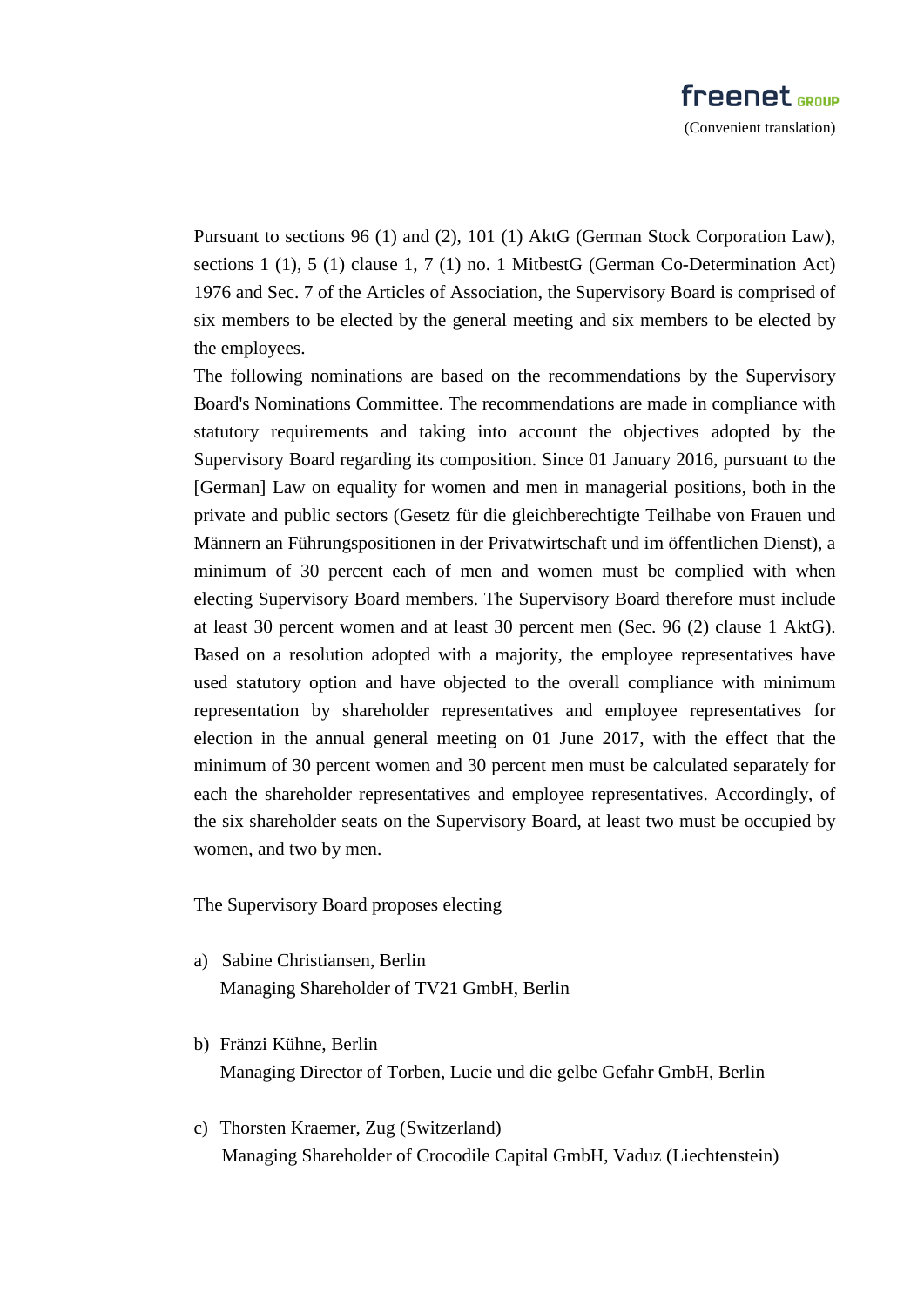

- d) Prof Dr Helmut Thoma, Strassen (Luxembourg) Independent Media Consultant, Strassen (Luxembourg)
- e) Marc Tüngler, Düsseldorf Attorney and CEO of Deutsche Schutzvereinigung für Wertpapierbesitz e.V., Düsseldorf
- f) Robert Weidinger, Valley Independent Chartered Accountant, Tax Counsel, and Corporate Finance Consultant, Valley

as Supervisory Board members for the period of time until the close of the general meeting, which gives discharge for the fourth financial year following the start of the term of office. The financial year, in which the term of office commences, shall not be included in the calculation.

Elections for the Supervisory Board should be held on an individual basis.

Having questioned the proposed candidates, the Supervisory Board additionally notifies the following with regard to the election proposals: In its assessment, none of the proposed candidates has any personal or business links to the Company, its affiliates, or the Company's bodies, which would have to be disclosed pursuant to section 5.4.1 of the German Corporate Governance Code. The Company has no knowledge of any major shareholders of the Company in terms of section 5.4.1 of the German Corporate Governance Code, where any personal or business link might exist. The current appointments of the shareholders' proposed Supervisory Board members in terms of section 125 (1) clause 5 AktG are set forth below in the information regarding the agenda.

The Supervisory Board has ascertained that the proposed candidates are able to commit the required time.

Prof. Dr. Helmut Thoma has declared that if elected, he will be available for the position as Chairman of the Company's Supervisory Board.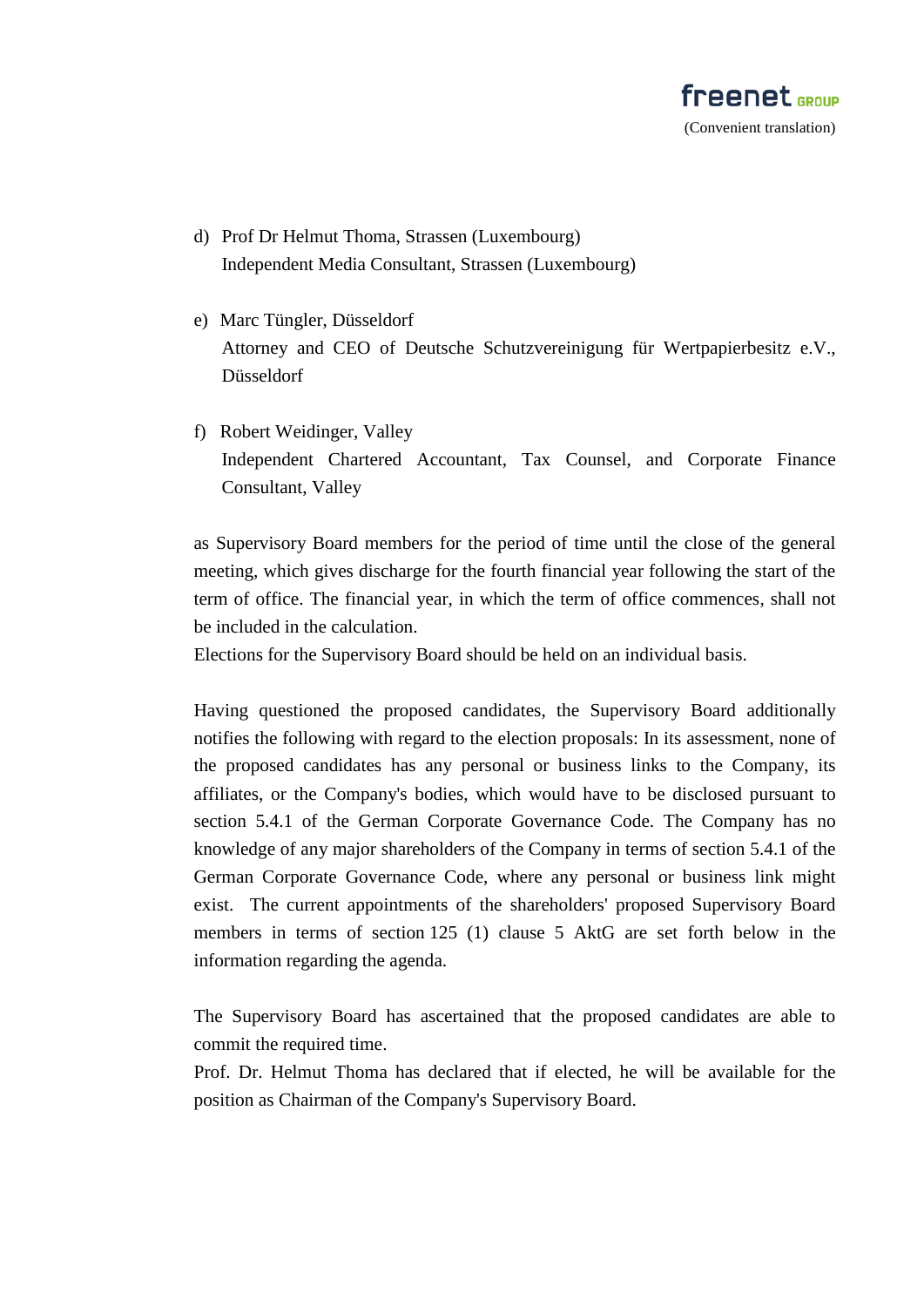

#### \*\*\*

### **INFORMATION ABOUT AGENDA ITEM 6**

The persons proposed under agenda item 6 for election as the shareholders' Supervisory Board members are members of a statutory Supervisory BoardSupervisory Board or of a similar domestic or foreign supervisory body (information pursuant to section 125 (1) clause 5 AktG):

- a) Sabine Christiansen
	- Appointments to other statutory Supervisory Boards:

Hermes Europe GmbH, Hamburg, member of the Supervisory Board

- Memberships with similar domestic or foreign supervisory bodies: None
- b) Fränzi Kühne
	- Appointments to other statutory Supervisory Boards:

None

- Memberships with similar domestic or foreign supervisory bodies: None
- c) Thorsten Kraemer
	- Appointments to other statutory Supervisory Boards:

None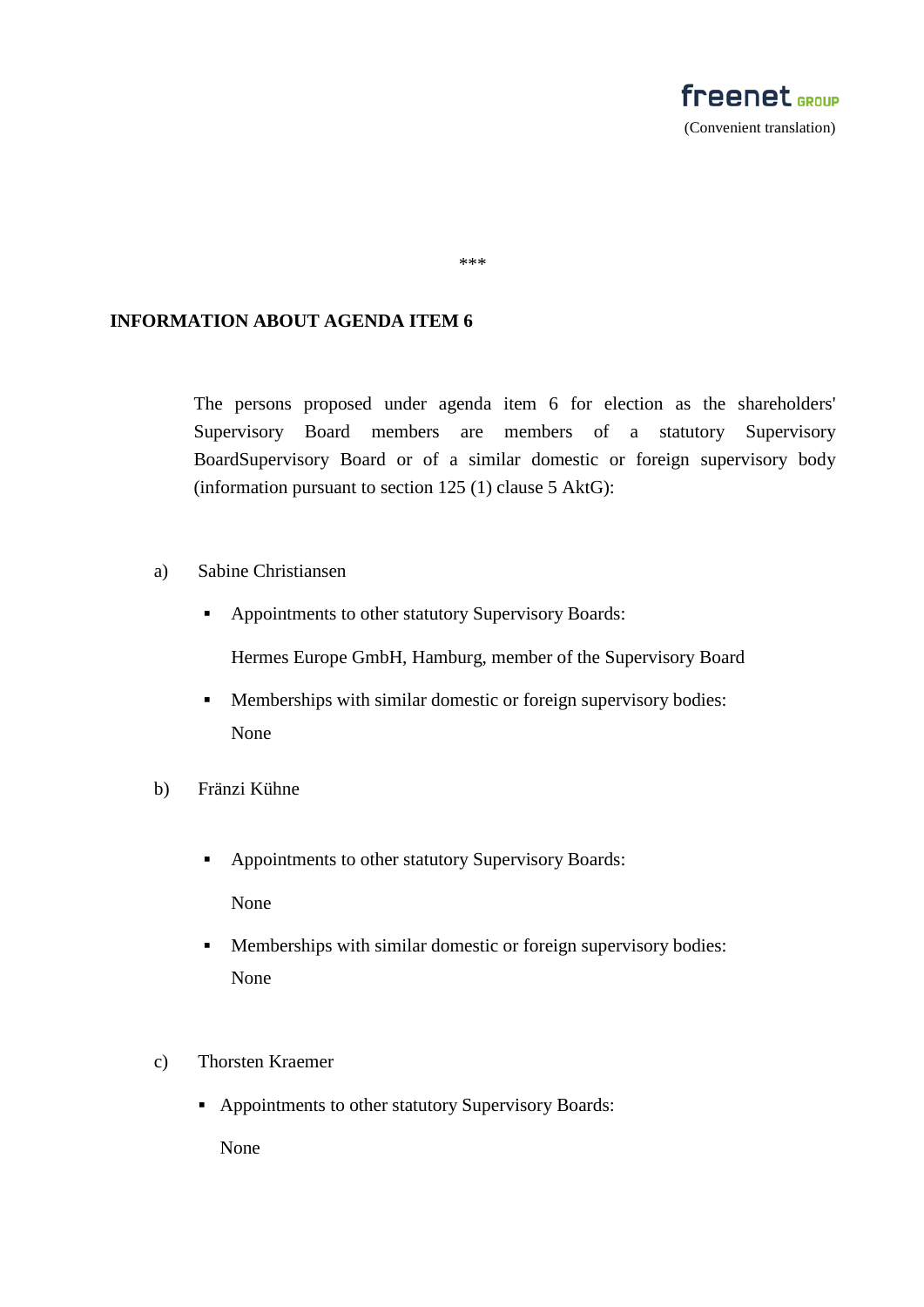- Memberships with similar domestic or foreign supervisory bodies: amaysim Australia Ltd, Sydney (Australia), member of the board of directors SYSTRADE AG, Vaduz, Liechtenstein, member of the management board
- d) Prof. Dr. Helmut Thoma
	- **Appointments to other statutory Supervisory Boards:** DAF Deutsches Anleger Fernsehen AG, Kulmbach, member of the Supervisory Board
	- Memberships with similar domestic or foreign supervisory bodies: 3 Plus TV Network AG, Zurich (Switzerland), member of the management board [Doğan Yayin Holding](http://www.doganholding.com.tr/enyasal.html), Istanbul (Turkey), member of the management board
- e) Marc Tüngler
	- Appointments to other statutory Supervisory Boards: InnoTec TSS AG, Düsseldorf, member of the Supervisory Board Innogy SE, Essen, member of the Supervisory Board
	- Memberships with similar domestic or foreign supervisory bodies: None
- f) Robert Weidinger
	- **Appointments to other statutory Supervisory Boards:** mobilcom-debitel GmbH, Büdelsdorf, member of the Supervisory Board
	- Memberships with similar domestic or foreign supervisory bodies: None

A short resume of the candidates as well as a summary of their main activities other than their appointment to the Supervisory Board are available on the Company's website: http://www.freenet-group.de/investor-relations/hauptversammlung/.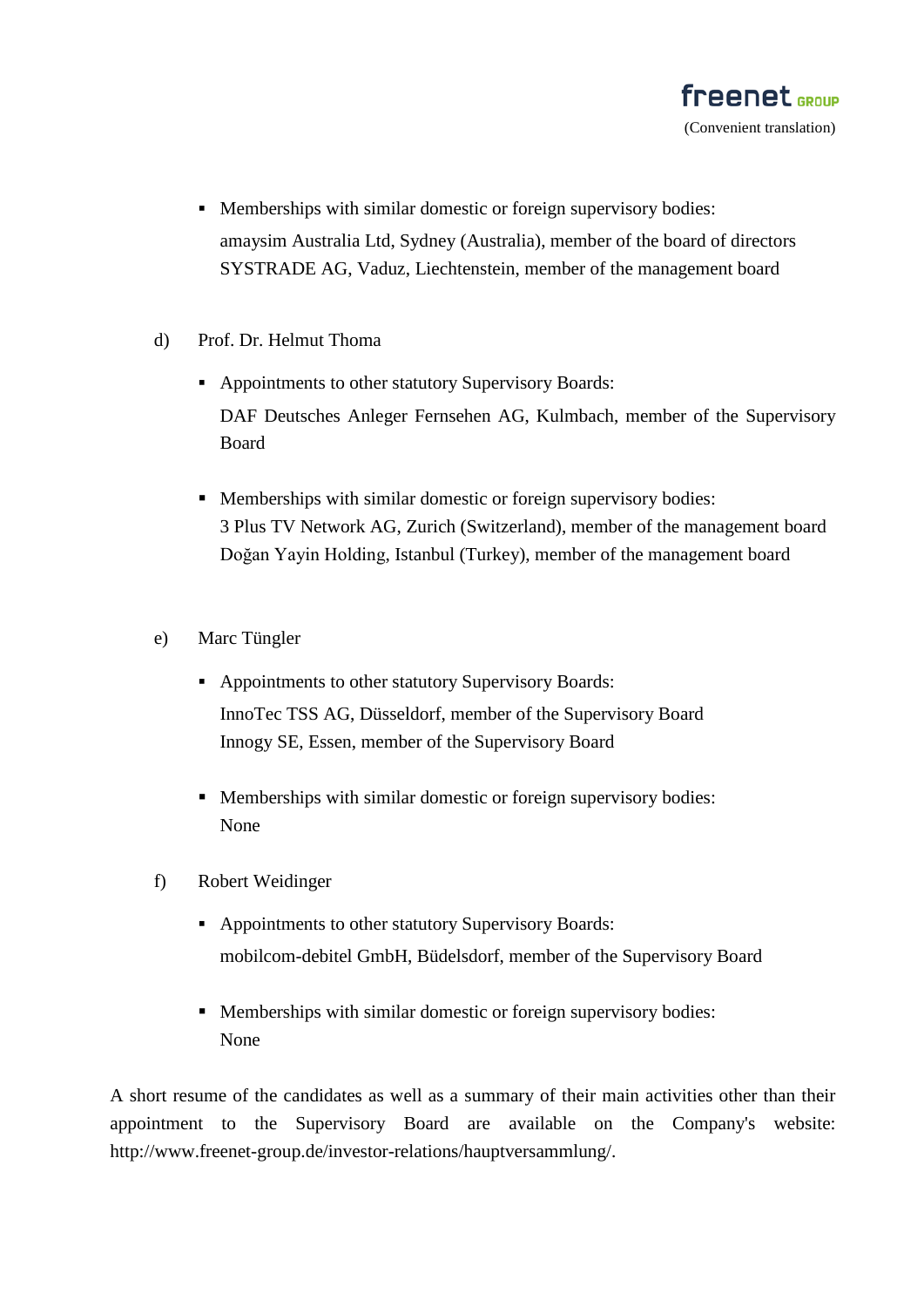# **DOCUMENTS FOR THE ANNUAL GENERAL MEETING, PUBLICATIONS ON THE WEBSITE OF THE COMPANY**

The approved consolidated financial statements and the group management report, the adopted annual financial statements and the management report of freenet AG for the financial year 2016, the explanatory report of the Executive Board regarding the disclosures in accordance with sections 289 (4), 315 (4) HGB, the report of the Supervisory Board for the financial year 2016 and the proposal of the Executive Board regarding the appropriation of the cumulative profit are available for inspection via the website of our Company at http://www.freenet-group.de/investorrelations/hauptversammlung/ from the point at which the annual general meeting is convened up to the point at which the annual general meeting is concluded. The documents will also be made available in the annual general meeting of freenet AG.

All above-mentioned documents are also available for inspection in the business premises of the Company (Hollerstraße 126, 24782 Büdelsdorf; Deelbögenkamp 4c, 22297 Hamburg, Germany) from the time at which the annual general meeting is convened. Upon request, a copy of the documents will be sent immediately and free-of-charge to each shareholder.

The information and documents additionally specified in section 124a AktG will also be available on the website of the Company at http://www.freenetgroup.de/investorrelations/hauptversammlung from the day on which the annual general meeting is convened.

## **TOTAL NUMBER OF SHARES AND VOTING RIGHTS**

At the time at which the annual general meeting is convened, the share capital of the Company amounts to 128,061,016 euros, comprising 128,061,016 registered no-par-value shares (shares), each of which confer one vote. The total number of shares with voting rights of freenet AG in accordance with the terms of section 30b (1) no.1 WpHG (Wertpapierhandelsgesetz; Securities Trading Act) amounts to 128,061,016 at the time at which the annual general meeting is convened. The above total number comprises 50,000 own shares currently held, which do not confer any rights to the Company.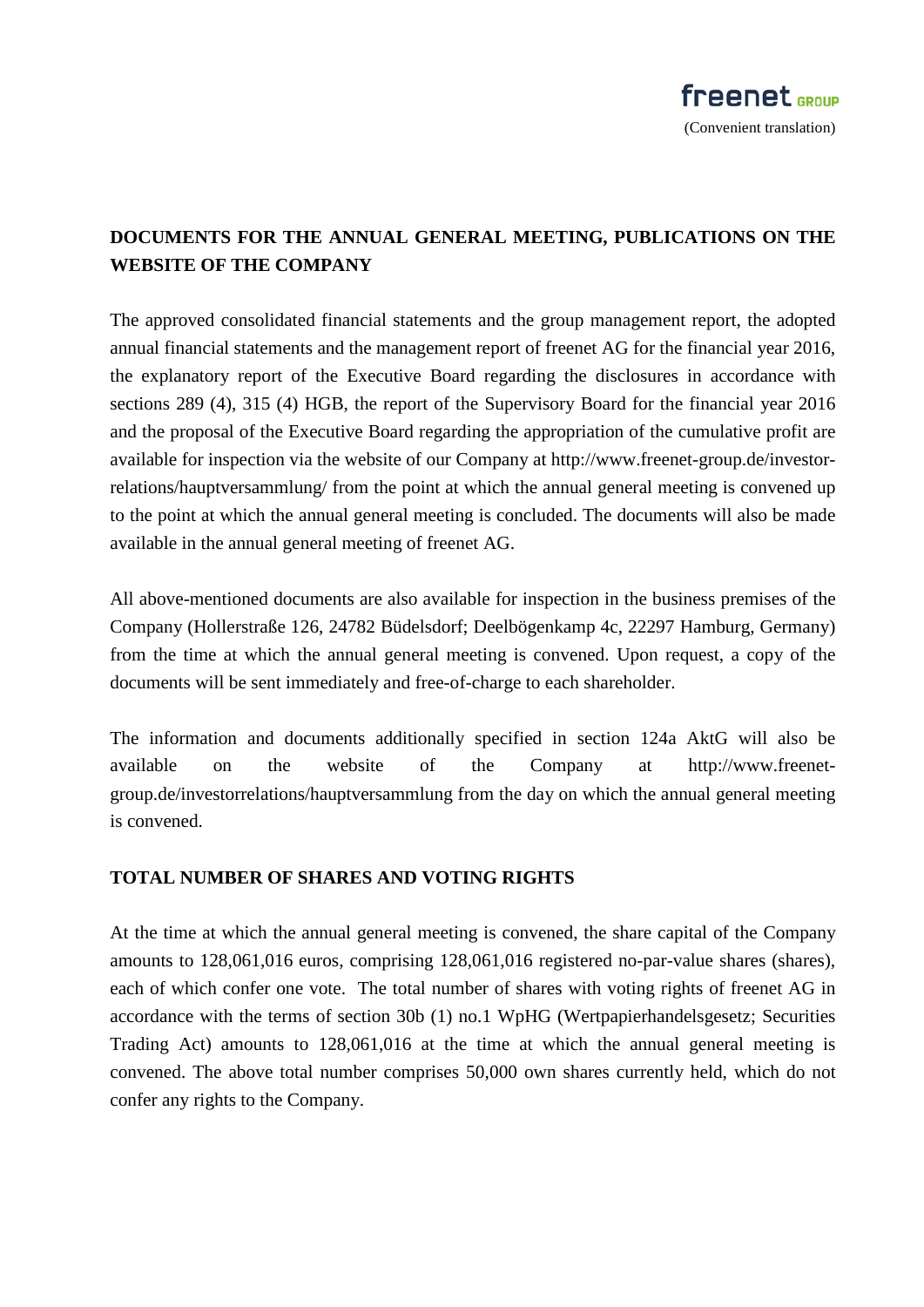\*\*\*

# **CRITERIA FOR ATTENDING THE ANNUAL GENERAL MEETING AND EXERCISING THE VOTING RIGHTS**

*Entry in the share register and registration*

In relation to the Company, a person is deemed to be a shareholder only if he/she is entered in the share register. Accordingly, only the shareholders who are entered in the share register on the day of the annual general meeting and who have also registered in due time are authorised to attend the annual general meeting and exercise their voting rights. Regarding the transfer of shares in the share register, refer to the section "Free disposal and technical record date" below. Shareholders are able to register with the Company at the following address by no later than the end of 25 May 2017, 24:00 hours (CEST):

Hauptversammlung freenet AG c/o ADEUS Aktienregister-Service-GmbH Postfach 57 03 64 22772 Hamburg

Fax: +49 (0)69/256 270 49 Email: hv@freenet.ag

If the registration is received in due time, admission tickets for the annual general meeting are sent to the shareholders. Unlike the registration, the admission ticket is not a criterion for participating in the annual general meeting; its purpose is merely to simplify the procedure for the admission checks to the annual general meeting.

## *Free disposal and technical record date*

The shares are not blocked as a result of registration for the annual general meeting. The shareholders can therefore still freely dispose of their shares even after they have registered. Only the number of shares recorded in the share register on the day of the annual general meeting is relevant for the attendance and voting rights. This will be equivalent to the number resulting from the transfer applications which have been received by the Company by the final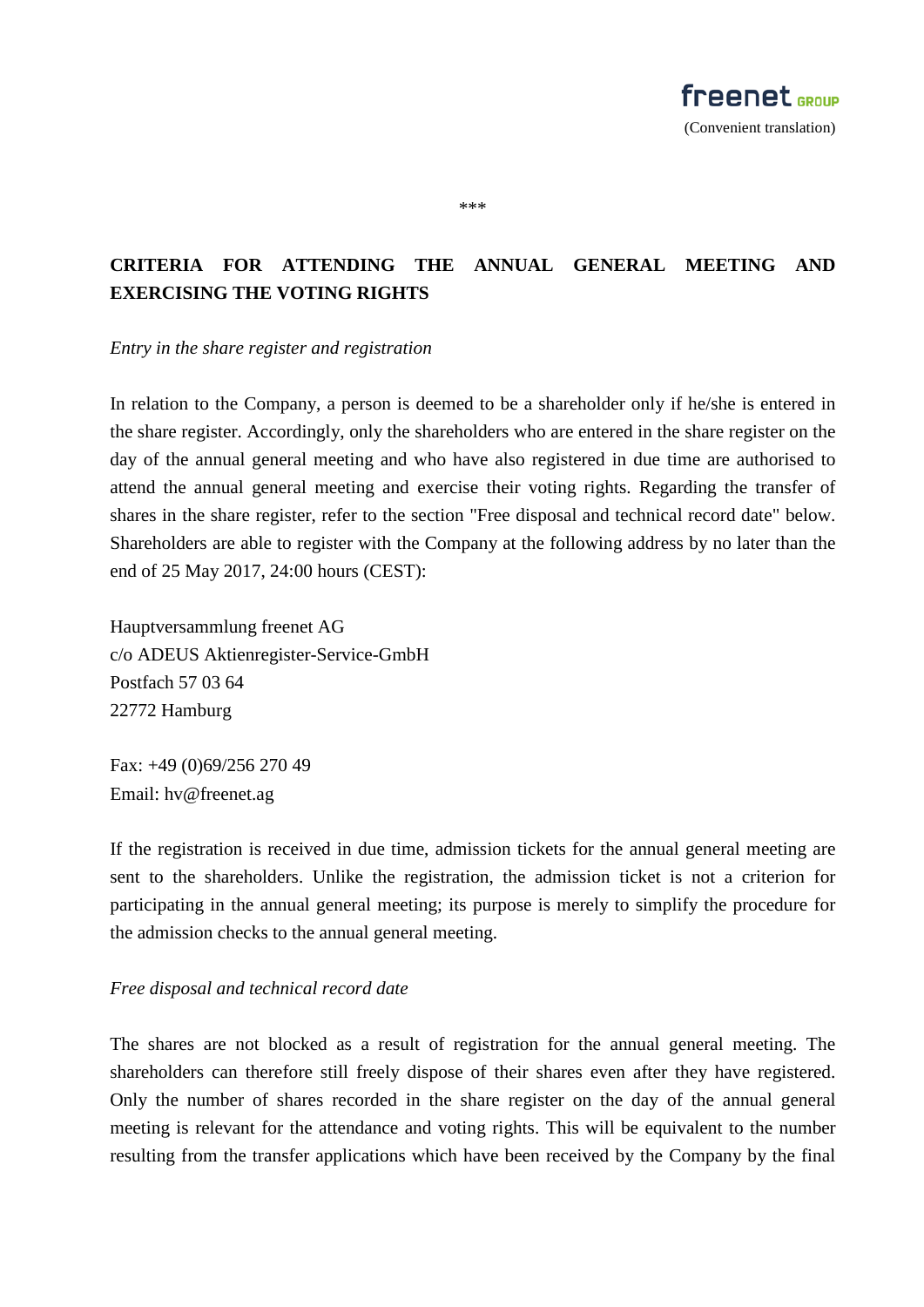day of registration. Applications for transfers in the share register which are received during the period between 26 May 2017 and 01 June 2017 (both dates inclusive) will only be processed and recognised after the annual general meeting of 02 June 2017. The technical record date is therefore 25 May 2017, 24:00 hours (CEST).

\*\*\*

### **PROCEDURE FOR VOTING VIA PROXIES**

Shareholders are able to appoint a credit institution, a shareholder association or another person of their choice as proxies for exercising voting rights. Text form is sufficient for granting the power of attorney to a proxy, and also for any revocation and as supporting evidence unless a stricter form is required by law; section 135 AktG is not affected. If the proxy powers are granted to a credit institution, a shareholder association or equivalent persons in terms of the exercising of voting rights in accordance with section 135 (8) AktG or sections 135 (10), 125 (5) AktG, institutions or companies, the requirements regarding the proxy powers, in the absence of special regulations in the articles of association, are based on the statutory regulations in section 135 AktG, i.e., the proxy must be recorded in a verifiable manner, and must reflect the special aspects of the respective authorised proxy, which have to be requested from the party to be authorised.

Credit institutions, shareholder associations and equivalent persons as specified in section 135 (8) AktG or sections 135 (10), 125 (5) AktG, institutions or companies may exercise voting rights for shares which are not owned by them but for which they have been registered as the owner in the share register of the Company, only on the basis of an authorisation of the shareholder for which the regulations regarding proxy powers are applicable accordingly.

As a service for our shareholders who are authorised to attend the annual general meeting, we have previously offered an arrangement whereby such shareholders can be represented in the annual general meeting by a proxy designated by the Company. Proxy powers and instructions for exercising the voting rights must be granted to this proxy; however, the proxy is not permitted to exercise other shareholder rights. The proxy is obliged to vote as instructed. However, it must be borne in mind that the proxy is not able to receive instructions, in advance of the annual general meeting or during the annual general meeting, regarding procedure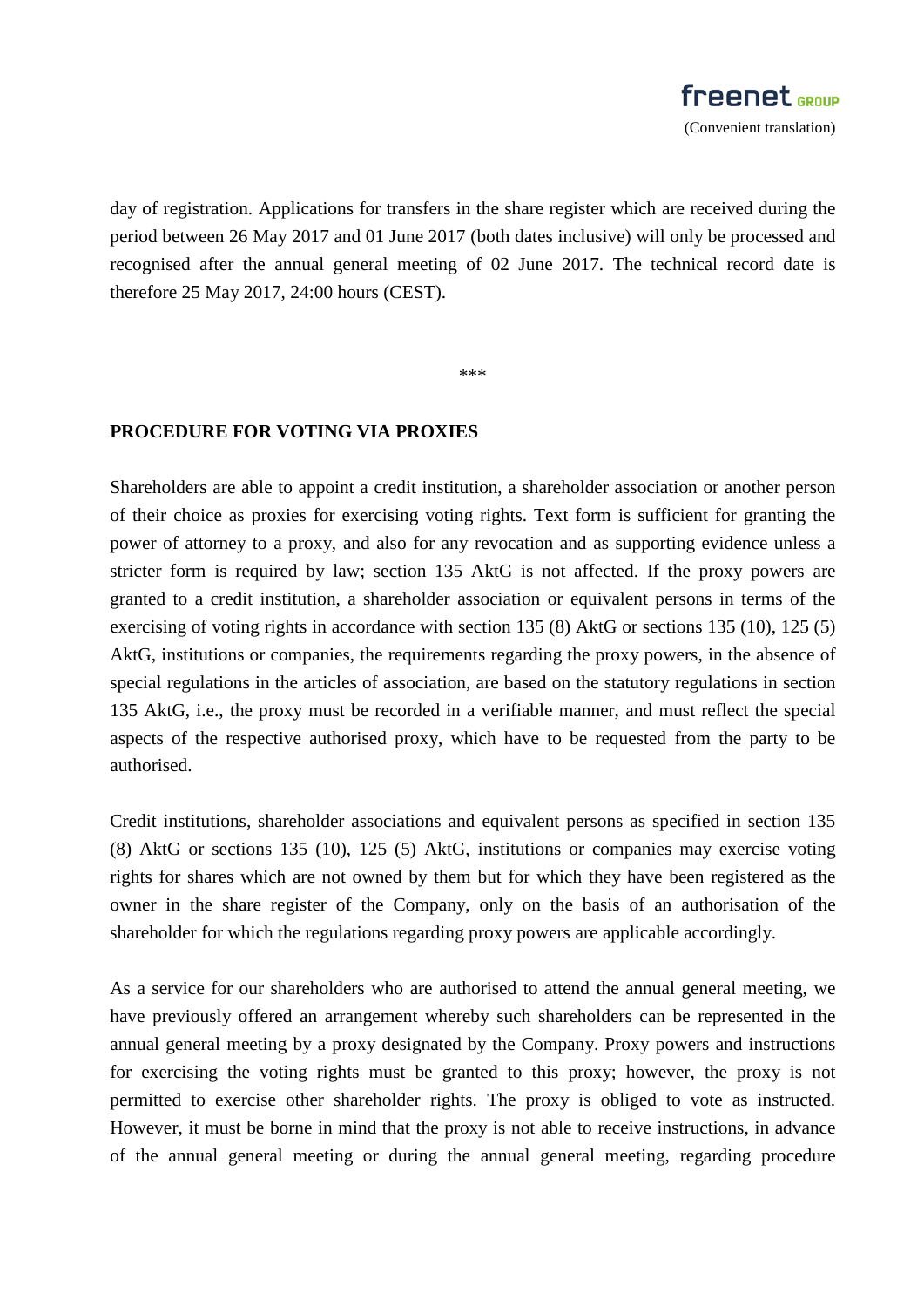applications or applications or nominations submitted for the first time in the annual general meeting. He is permitted to exercise the voting right only in relation to those agenda items for which he has received instructions from the shareholders.

Proxy powers and instructions to the proxy designated by the Company must have been notified by 31 May 2017, 24:00 hours (CEST) – with the name of the person submitting the declaration – by writing, by facsimile, by email or otherwise in text form at the following address:

Hauptversammlung freenet AG c/o ADEUS Aktienregister-Service-GmbH Postfach 57 03 64 22772 Hamburg

Fax: +49 (0)69/256 270 49 Email: hv@freenet.ag

Proxy powers and instructions can also be revoked or modified in the above-mentioned form if received by 31 May 2017, 24:00 hours (CEST).

The granting of proxy powers, the revocation of such powers and evidence of the authorisation can be provided in the form specified above. The evidence of authorisation can also be provided by way of the proxy powers which designate the name of the person granting the powers being presented when the proxy appears in person.

The shareholders who wish to grant proxy powers to a person of their choice, a credit institution, a shareholders association or other equivalent persons as detailed in section 135 (8) AktG or sections 135 (10), 125 (5) AktG, institutions or companies or proxies designated by the Company must themselves be authorised to attend the annual general meeting. They must therefore be entered in the share register on the day of the annual general meeting and must have registered in due time to attend the annual general meeting. The admission ticket contains a form which can be used for granting the proxy powers.

Shareholders can also exercise their rights in the annual general meeting in person even after they have awarded proxy powers. Personal appearance is deemed to be revocation of previously granted proxy powers.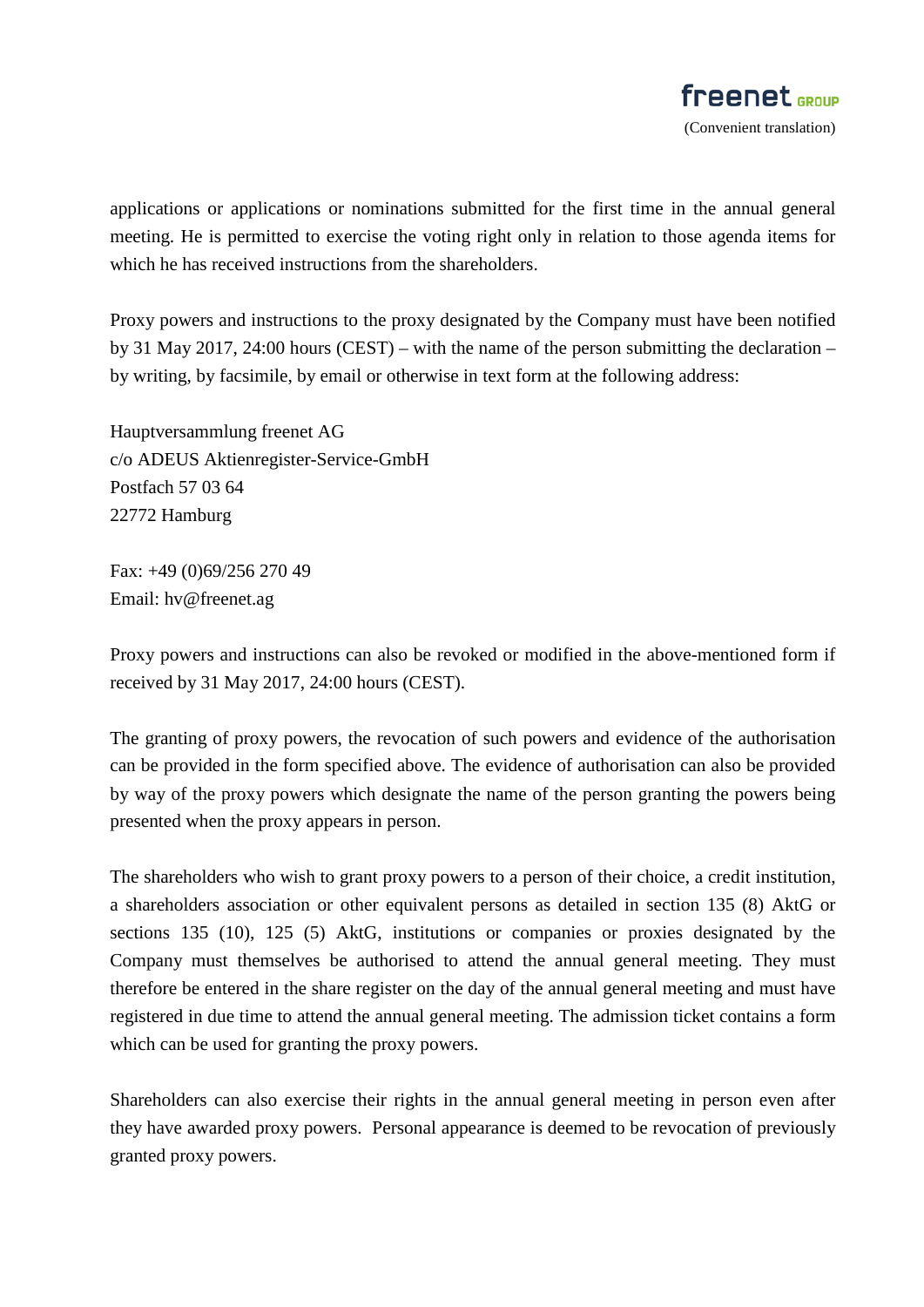

If a shareholder authorises more than one person, the Company may reject one or more of such persons.

The shareholders also receive details regarding attendance at the annual general meeting as well as for granting proxy powers and instructions together with the admission ticket.

# **PROCEDURE FOR POSTAL VOTING**

Subject to the following conditions, shareholders may also cast their votes in writing or by way of electronic communication without attending the annual general meeting (postal vote).

In order to be able to exercise their voting rights by way of postal voting, section 13 (1) of the articles of association of the Company specify that only those shareholders are authorised who are recorded in the share register and who have registered in due time with the Company for attending the annual general meeting (see above, section "Entry in share register and registration").

Postal votes can be sent to the Company, and can also be revoked, in writing by facsimile or by email at the address

Hauptversammlung freenet AG c/o ADEUS Aktienregister-Service-GmbH Postfach 57 03 64 22772 Hamburg

Fax: +49 (0)69/256 270 49 Email: hv@freenet.ag

until 31 May 2017, 24:00 hours (CEST).

If a shareholder who has already submitted a postal vote wishes to attend the annual general meeting in person or wishes to be represented by a proxy and represents corresponding shares, this is possible, but is deemed to be revocation of the votes cast by postal voting for the respective shares.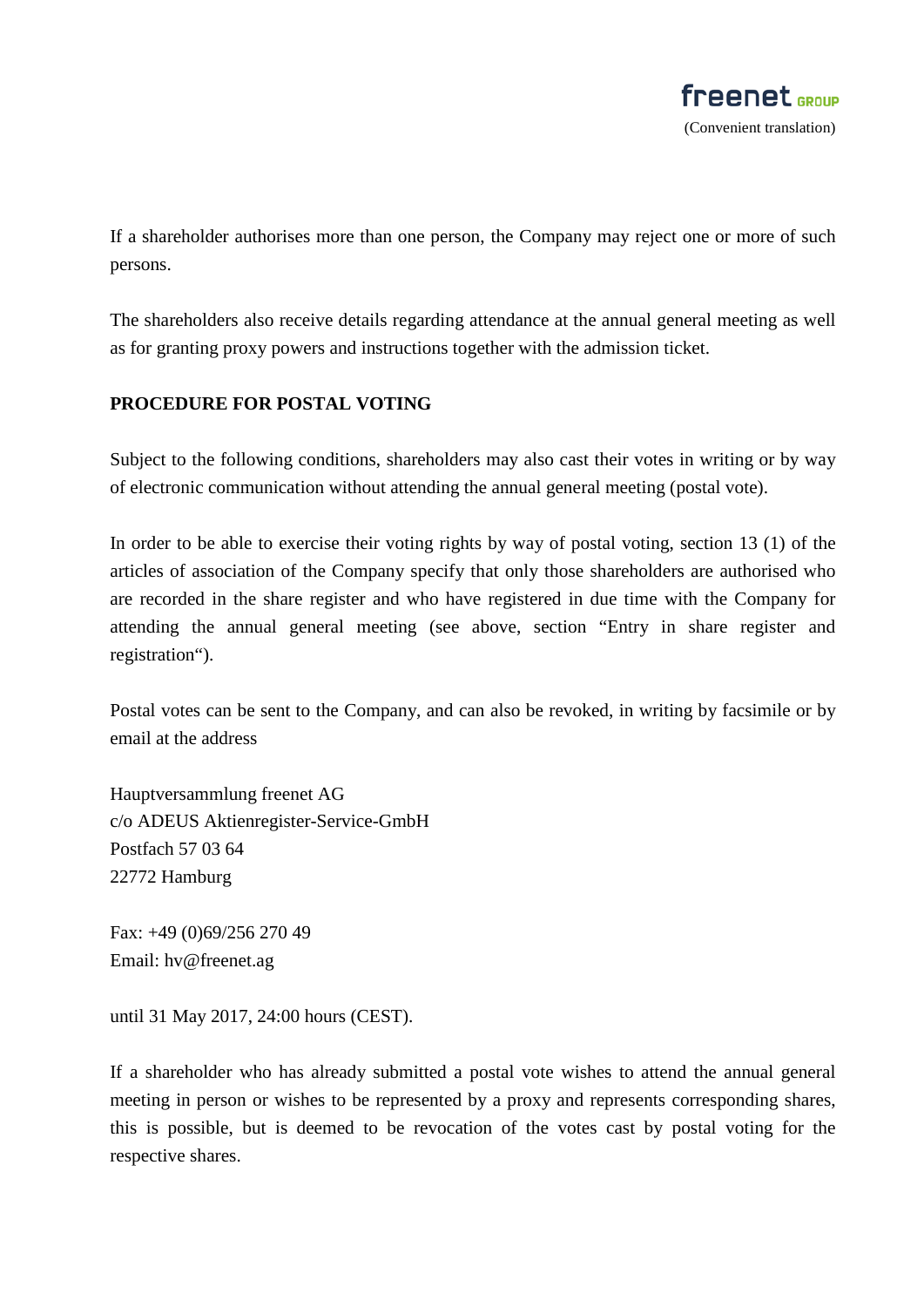

#### \*\*\*

### **APPLICATIONS, NOMINATIONS, INFORMATION RIGHTS**

*Additional applications for the agenda (in accordance with section 122 (2) AktG)*

Shareholders who are recorded in the share register and whose shares together account for a proportionate amount of 500,000 euros can demand that items be placed on the agenda and published in the Federal Gazette and in the internet at http://www.freenet-group.de/investorrelations/hauptversammlung/. Each new item must be accompanied by justification or a proposed resolution. Such a demand must have been received by the Company by the end of 01 May 2017, 24:00 hours (CEST) in writing at the address:

freenet AG Vorstand HV-Management Hollerstraße 126 24782 Büdelsdorf

or by email with the addition of the name of the applicant with a qualified electronic signature at: hv@freenet.ag. Applicants are required to provide evidence that they are holders of an adequate number of shares for the legally required minimum ownership period of 90 days (sections 122 (2), 122 (1) clause 3 AktG as well as section 70 AktG) and that they will hold these shares up to the point at which the decision regarding the application is taken.

#### *Counterapplications and nominations of shareholders (sections 126 (1), 127 AktG)*

Counterapplications of shareholders recorded in the share register regarding certain items of the agenda and nominations of such shareholders regarding the election of the auditor or of the Supervisory Board members are published in the internet at http://www.freenetgroup.de/investor-relations/hauptversammlung/, together with the name of the shareholder, the justification and any comment of the administration, if the following criteria are satisfied: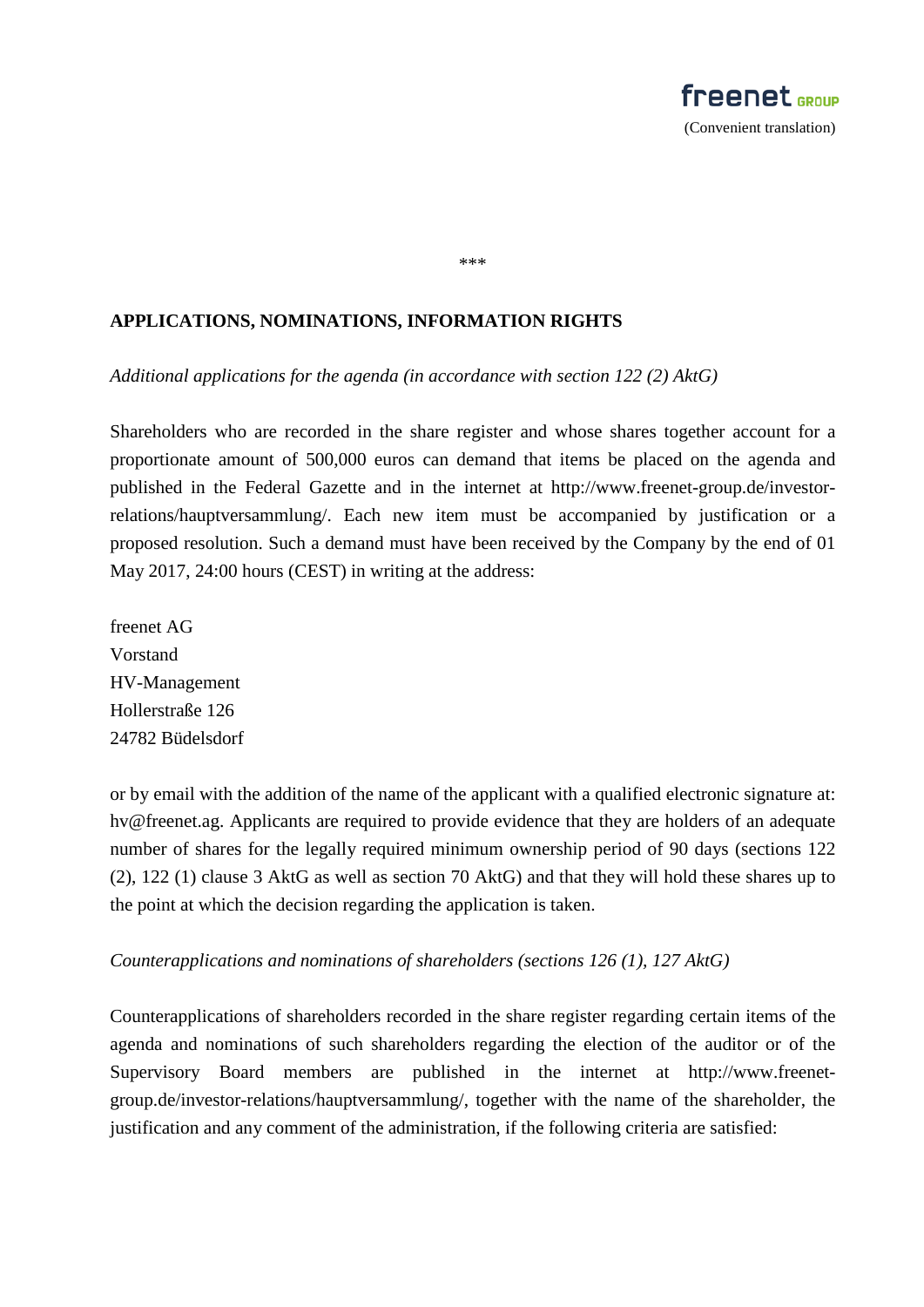Any counterapplications regarding a proposal of the Executive Board and/or Supervisory Board in relation to a specific item of the agenda as well as any nominations must have been received by the Company by 17 May 2017, 24:00 hours (CEST). They must be sent exclusively to:

freenet AG Vorstand HV-Management Hollerstraße 126 24782 Büdelsdorf

Fax: +49 (0)4331/8373100 Email: hv@freenet.ag

Applications which are addressed differently or which are not received by the specified deadline will not be taken into consideration.

Counterapplications must be justified. A counterapplication must not be made accessible by the Company if one of the exclusion criteria as specified in section 126 (2) clause 1 AktG is satisfied. The justification also does not have to be made accessible if in total it has more than 5,000 characters.

Nominations regarding the election of the auditor or of the Supervisory Board members do not need to be justified. However, a nomination does not have to be made accessible by the Company if one of the exclusion criteria as specified in sections 127 clause 1, 126 (2) clause 1 AktG are satisfied. Nominations for the election of the auditor or of the Supervisory Board members are also not made accessible if they do not contain the name, exercised profession and place of residence or – for nominations for the election of the Supervisory Board members – information about memberships of the nominated person in other statutory Supervisory BoardSupervisory Boards (section 127 clause 3 in conjunction with section 124 (3) clause 4 AktG). The criteria applicable for making counterapplications accessible are otherwise applicable accordingly.

The right of every shareholder to submit counterapplications regarding the various agenda items or to propose nominations during the annual general meeting even without having provided the Company with prior notification is not affected. We wish to point out that counterapplications